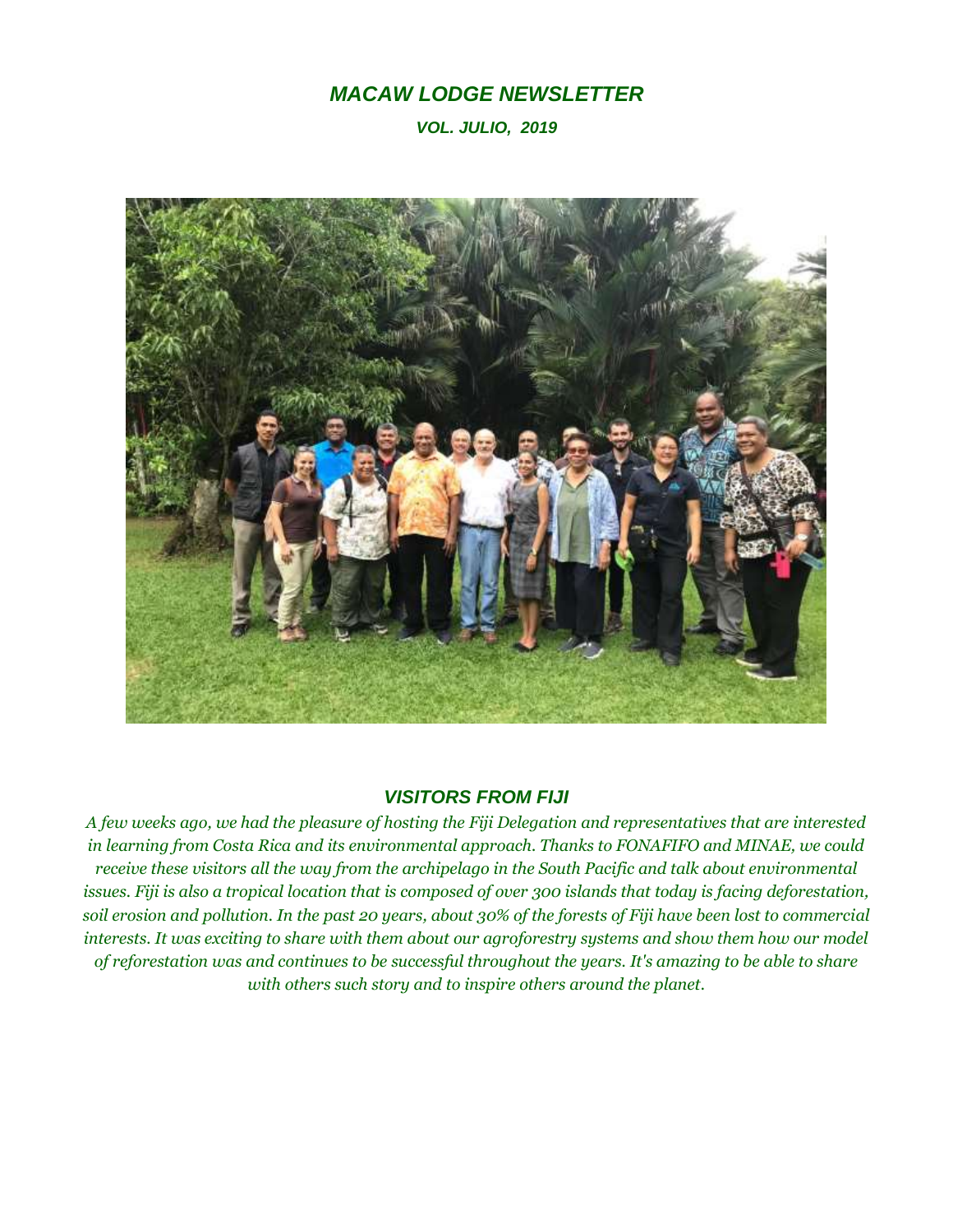

## *GASTRONOMY STUDENTS*

*Another eventful story we want to share with you is the visit of students of gastronomy from the International Polythechnic University in San José. With 30 years of experience in higher education focused on gastronomy, nutrition and food safety, students from this institution are well prepared to cook and serve all around the world. At Macaw, we provided them with the experience of learning about our agroforestry system and model. 25 students got the chance to observe and interact with our gardens and our cacao plantation. At Macaw the concept that we take ingredients fresh from farm to table is something we are very proud of. It was amazing to share this with the students and the 3 chefs that were guiding them in this learning experience. We had a delicious plantain ceviche with breadfruit chips, served with fresh yuplón juice, rice from our own Earth topped with local chives, stir fried freshly picked veggies and fish. For dessert, we served our famous pitanga ice cream.*